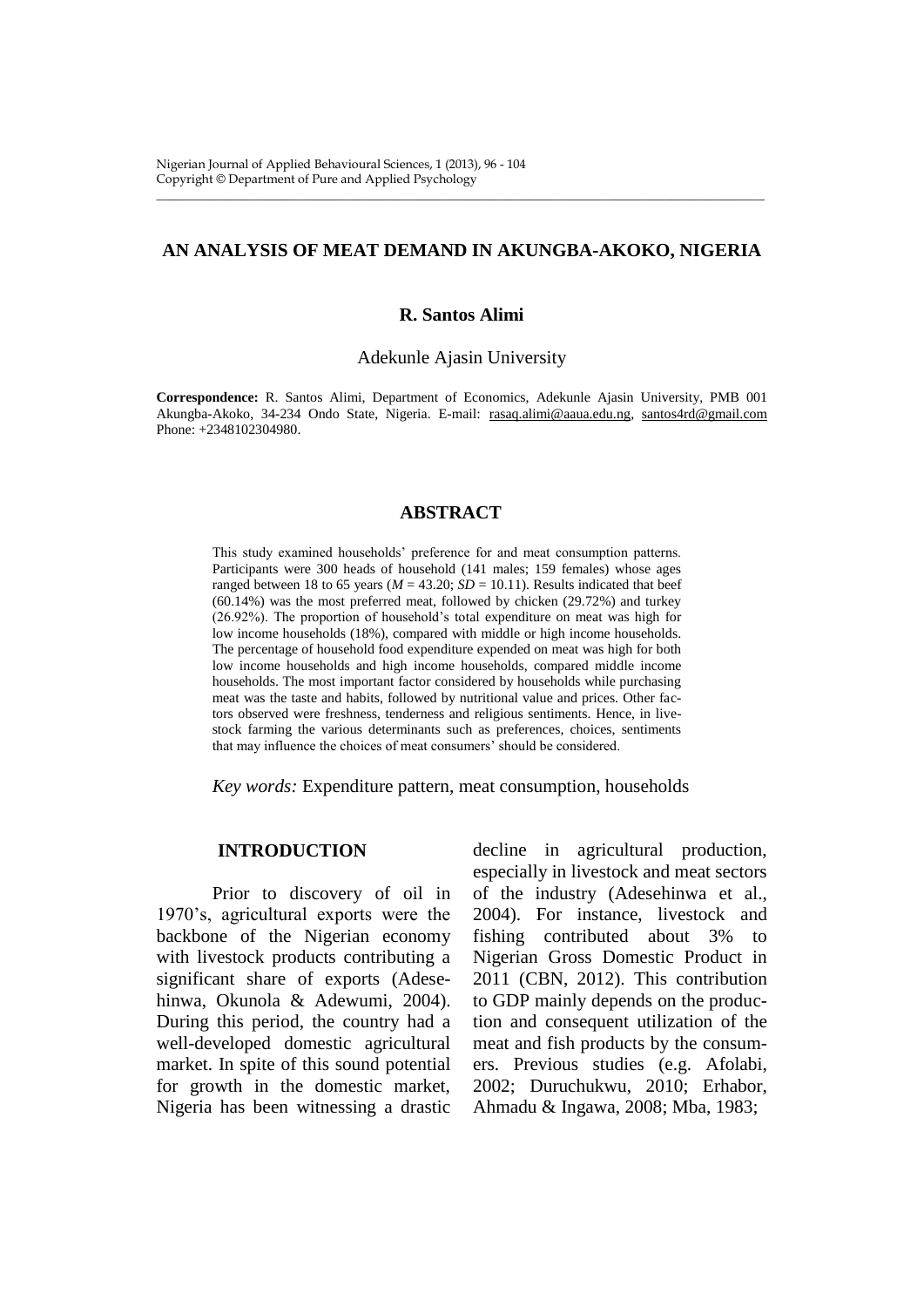Ogunniyi, Ajiboye & Sanusi, 2012; Oyenuga, 1987) on meat demand in Nigeria have focused their studies mainly on production and marketing aspects. Less research attention has focused the demand of meat and meat products. Against this background, this study aimed to identify the meat consumption patterns in Akungba-Akoko; and analyze consumer preferences for different types of meat in Akungba community.

Meat has been regarded as one of the most nutritious animal products because it is a rich source of valuable proteins, vitamins, minerals, micronutrients and fats, which provide multifaceted nutrient for human health (Mba, 1983). Demand for meat is ever increasing with increase in the population and awareness about its nutritional value (Raghavendra, 2007). Nevertheless, there are worries in medical parlance regarding the fat content in meat and the possible effect on health; current evidences and research findings are in favour of intake of at least lean meats on a regular basis to protect and promote human health (Raghavendra, 2007).

The meat consumption may be a deciding factor in the development of livestock sector. Varian (2009) defined consumer behavior as the process, activities that people engage in when searching for, selecting, purchasing, using, evaluating and disposing of products and services, so as to satisfy their needs and decisions. The consumer behavior theory postulates that consumers look at completeness, monotonicity, reflexivity and transitivity, continuity and convexity, which

influences their behavior (Varian, 2009). The study of consumer helps firms and organizations improve their marketing strategies by understanding the issues such as (a) how consumers feels, reason and select between different alternatives and (b) how consumer is influenced by his environment (Varian, 2009). Studies (e.g. Ademosun, 2000; Adesehinwa et al., 2004; Emokaro & Amadasun, 2012; Omolaran, 2004) have shown that external factors such as culture, social class, family decisions, religious (Akinwumi, Odunsi, Omojola, Aworemi & Aderinola, 2011; Odo, Marire, Alaku, Akpa, Nwosu & Anikwe, 2004; Teklebrhan, 2012), and certain situational variables influence the consumer's purchase decisions. Since meat consumption behavior falls within these lines, it was hypothesized that *demand for meat in Akungba-Akoko varies with the societal set up where the consumers operate*.

### **METHODS**

### **Study Setting**

The study was carried out in Akungba-Akoko, a town in the Akoko South-West Local Government Area of Ondo State. As an agrarian town, the people of Akungba-Akoko were known for agricultural activities. Only few of them engaged in commercial activities like trading, weaving, and artisan. However, the relocation of Ondo State University from Ado-Ekiti to Akungba-Akoko, in November 1999, changed the socio-economic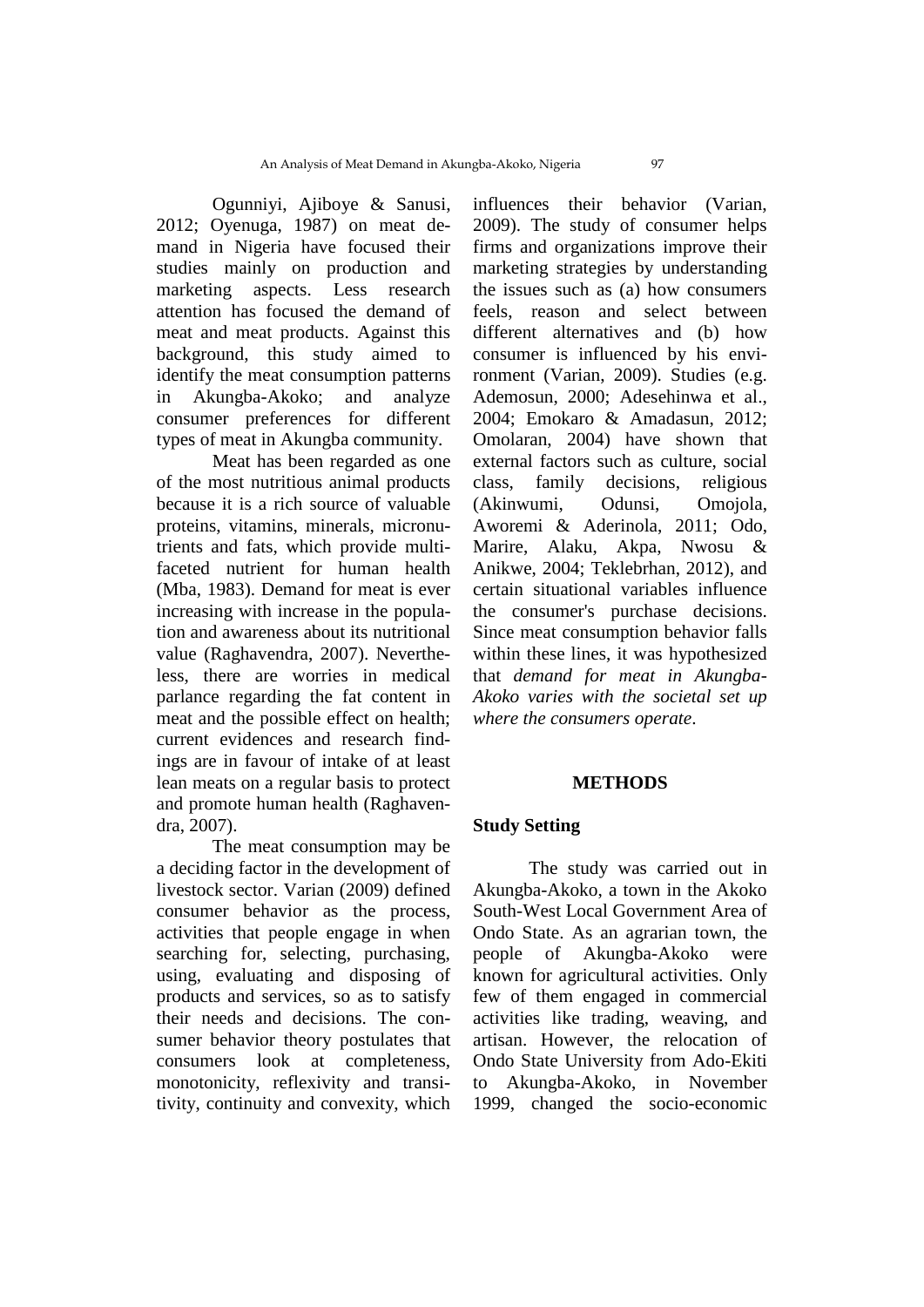R. Santos Alimi 98

state of the town. The population of the community increased from about 9,423 in 1991 to 15,579 in 2006 (Ehinmowo & Eludoyin, 2010).

## **Design and Participants**

The study adopted a crosssectional design. Three hundred heads of household (141 males; 159 females) whose ages ranged between 18 to 65 years ( $M = 43.20$ ;  $SD = 10.11$ ) participated in the study. Majority of the respondents (286 or 95.3%) were nonvegetarians. The respondents indicated their marital status. One hundred and fifty five (51.7%) of them were single, 118 (39.3%) were married, 14 (4.7%) were divorced, and 13 (4.3%) were widowed. In the case of family size, 45 (15%) of the indicated that their family had  $1 - 3$  persons, 136 (45.3%) had a family of  $4 - 6$  persons, 76 (25.3%) had  $7 - 9$  persons in their family, 32  $(10.7\%)$  had  $10 - 12$  persons, and 11 (3.7%) had at least 13 persons in the family. In terms of education, 10 (3.3%) had no formal education, 7 (2.3%) had primary education, 6 (2%) had junior secondary school education, 125 (41.7%) had senior secondary school education, 108 (36%) had tertiary education, and 44 (14.7%) had other higher education. The distribution of the respondents, in terms of occupation, indicated that 64 (21.3%) were public sector workers, 62 (20.7%) were private sector workers, 39 (13%) were artisans, 52 (17.3%) were underemployed or underemployed, 83 (27.7%) were either farmers or traders.

# **Measure**

The data were collected based on a questionnaire designed to gather general information the respondents' socio-economic characteristics, monthly family expenditure on food, quantity of meat products consumed and; types of meat and meat products consumed as well as preference for different meat types.

# **Procedure**

In order to select type of meat and products for this study, a pre-study interaction was conducted with consumers and marketers of meat products. Based on this, important meat types and meat products like beef, pork, bush meat, chicken, turkey, fish, cow skin (ponmo) and egg were selected for the study.

In selecting the participants, 2 sampling techniques were adopted. First, the sample was stratified into 4 groups: public sector workers (teachers, workers in Local, State and, Federal Government), private sector workers, artisans, and others. Second, convenient sampling technique was used in distributing the questionnaire to respondents in each group, who were willing to participate in the study. Out of the 340 questionnaires distributed, 300 were good enough for analysis. Data collection covered July and August, 2012.

# **Data Analysis**

Data were analyzed using simple percentages, cross-tabulation, and a log-linear model.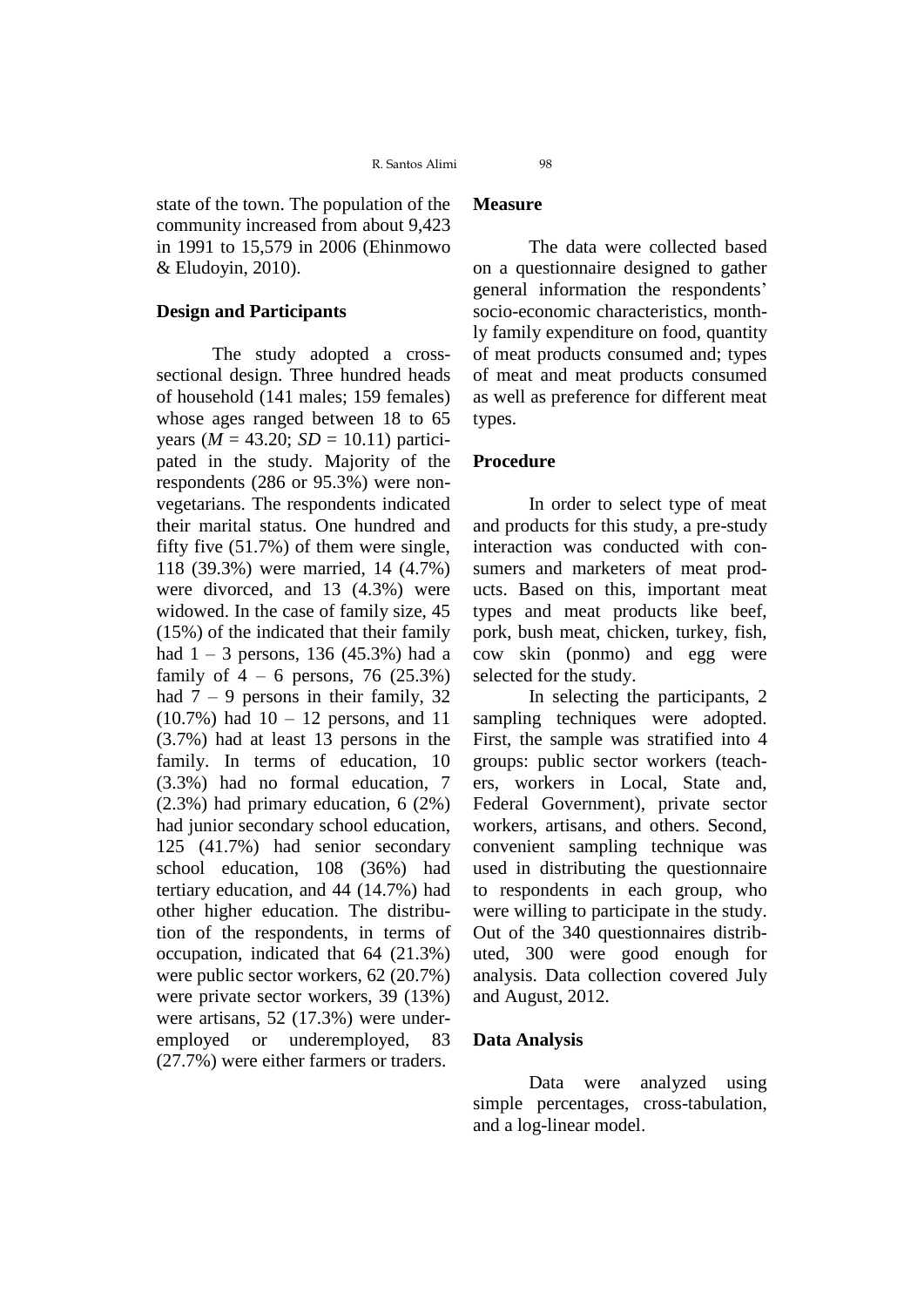### **RESULTS**

*Income-wise Distribution of Households*

The sampled households were post-classified into five groups based on their monthly family income. The results are presented in Table 1.

| Table1: Income-wise Distribution of Households in Akungba-Akoko |  |
|-----------------------------------------------------------------|--|
|-----------------------------------------------------------------|--|

| <b>Monthly households income (in Naira)</b> | Income group    | <b>Households</b> | $\frac{6}{9}$ |
|---------------------------------------------|-----------------|-------------------|---------------|
| $0 - 19,999$                                | $IG_1$          | 44                | 14.7          |
| $20,000 - 39,999$                           | IG <sub>2</sub> | 74                | 24.7          |
| $40,000 - 59,999$                           | IG <sub>3</sub> | 93                | 31.0          |
| $60,000 - 79,999$                           | $IG_4$          | 42                | 14.0          |
| $80,000 - above$                            | IG <sub>5</sub> |                   | 15.7          |

The households with monthly income of up to N19,999 were considered to belong to Income Group 1  $(IG<sub>1</sub>)$ ; those with income between N20,000 and N39,999 were classified into Income Group 2  $(IG_2)$ ; those with income of N40,000 to N59,999 were grouped into Income Group  $3$  (IG<sub>3</sub>), those with income of N60,000 to N79,999 were grouped into Income Group 4  $(IG<sub>4</sub>)$ , and finally those with income of more than N80,000 were categorized as Income Group  $5$  (IG<sub>5</sub>). Accordingly, the proportion of sample households in  $IG<sub>1</sub>$ ,  $IG<sub>2</sub>$ ,  $IG<sub>3</sub>$ ,  $IG<sub>4</sub>$  and  $IG<sub>5</sub>$  was approximately 15 per cent, 25 per cent, 31 per cent, 14 per cent and 16 percent respectively. Households

that earned less than N40,000 were regarded as low income earners, those that earned between N40,000 and N80,000 were regarded as middle income earners and those that earned at least N80,000 were regarded as high income earners.

### *Patterns of Meat Consumption*

The respondents' meat preference was calculated. Out of the 300 respondents, 14 respondents were found to be vegetarians. Therefore, analysis was based on the responses of 286 non-vegetarians. The results are presented in Table 2.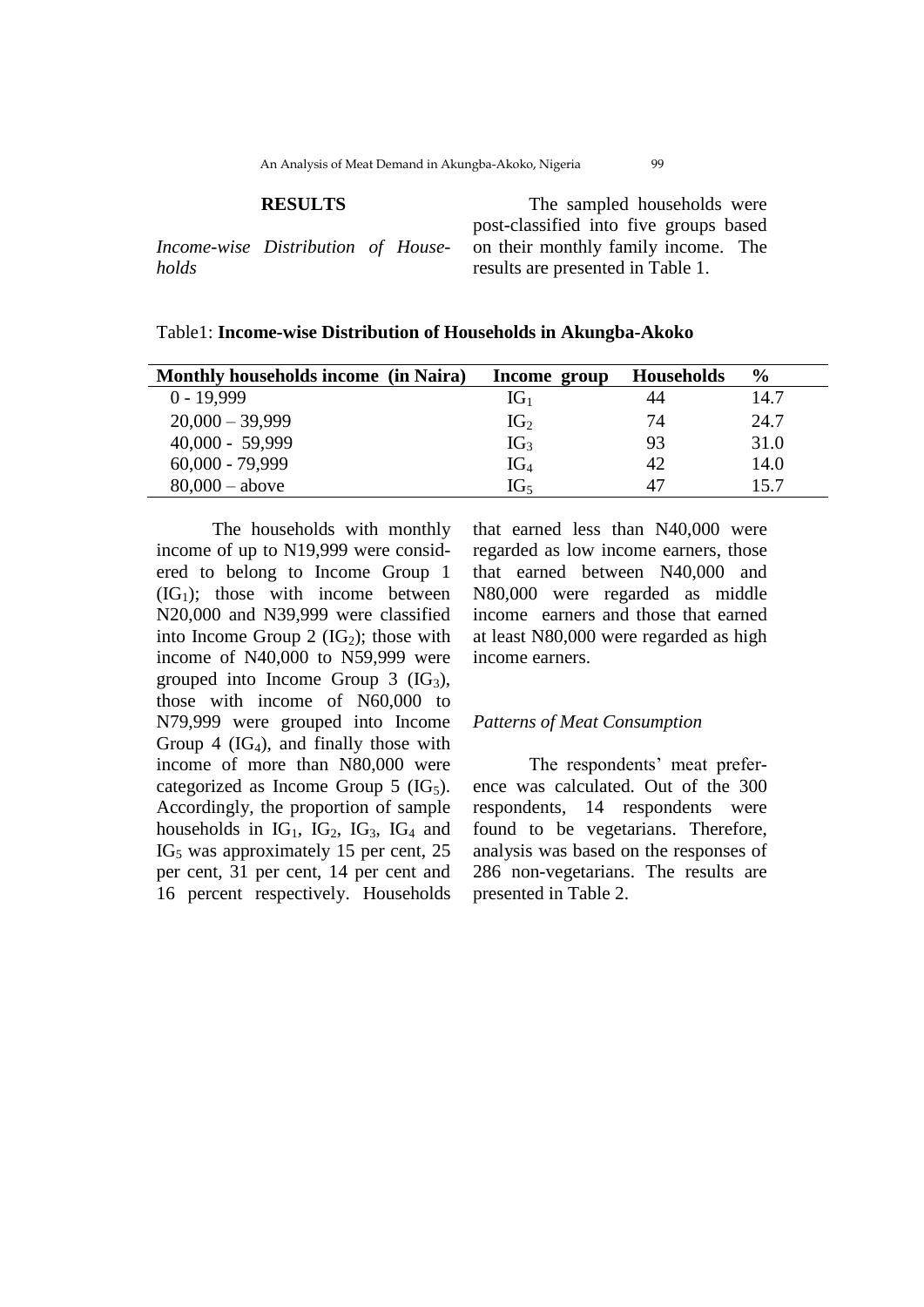R. Santos Alimi 100

| <b>Meat product</b> | Income groups |          |          |          |          |              |  |
|---------------------|---------------|----------|----------|----------|----------|--------------|--|
|                     | $IG_1$        | $1G_2$   | $IG_3$   | $IG_4$   | $IG_5$   | <b>Total</b> |  |
| Beef                | 33(19.2)      | 44(25.6) | 54(31.4) | 23(13.4) | 18(10.5) | 172          |  |
| Pork                | 4(40)         | 1(10)    | 2(20)    | 2(20)    | 1(10)    | 10           |  |
| Bush meat           | 2(5.1)        | 14(35.9) | 13(33.3) | 4(10.3)  | 6(15.4)  | 39           |  |
| Chicken             | 15(17.7)      | 16(18.8) | 26(30.6) | 18(21.2) | 10(11.8) | 85           |  |
| Turkey              | 16(20.8)      | 18(23.4) | 21(27.3) | 11(14.3) | 11(14.3) | 77           |  |
| Cow skin            | 9(17.3)       | 10(19.2) | 16(30.8) | 14(26.9) | 3(5.8)   | 52           |  |
| Fish                | 3(6)          | 16(32)   | 15(30)   | 8(16)    | 8(16)    | 50           |  |
| Egg                 | 6(18.2)       | 7(21.2)  | 12(36.4) | 7(21.2)  | 1(3)     | 33           |  |
| Others              | 0(0)          | 1(9.1)   | 4(36.4)  | 5(45.5)  | 1(9.1)   | 11           |  |

Table 2: **Consumer Preference for Meat Products**

**Note:** % is presented in brackets.

Table 2 reveals that the most preferred meat was beef (60.1%), followed by chicken (29.7%) and turkey (26.9%). It was also revealed that about 18% of the respondents

preferred fish and ponmo (cow skin) each.

The average monthly expenditure on food and non-food items of the different income groups are presented in Table 3.

| Table 3: Average Monthly Expenditure on Meat and Non-meat Food Items |  |  |  |
|----------------------------------------------------------------------|--|--|--|
|                                                                      |  |  |  |

| Income group    | Expenditure on food   | Expenditure | Non- | Total         | expendi- |
|-----------------|-----------------------|-------------|------|---------------|----------|
|                 |                       | food        |      | ture          |          |
| $IG_1$          | $2,305$ (44.4] (19.7) | 2,892       |      | 5,197(44.4)   |          |
| IG <sub>2</sub> | 4,890 [52.5] (17.8)   | 4,425       |      | 9,314(34)     |          |
| IG <sub>3</sub> | 4,195 [30] (09.3)     | 9,700       |      | 13,965(31)    |          |
| $IG_4$          | 5,950 [23.3] (09.2)   | 19,645      |      | 25,595 (39.4) |          |
| IG <sub>5</sub> | 12,990 [41.8] (09.8)  | 18,119      |      | 31,109 (23.4) |          |

**Note:** % of food expenditure is in parenthesis. % of total expenditure is in bracket.

As shown in Table 3, the households in  $IG<sub>1</sub>$  devoted around 44.4 % of their total monthly expenditure for food. The proportion of monthly expenditure set aside for food for  $IG<sub>1</sub>$ ,  $IG<sub>2</sub>$ ,  $IG<sub>3</sub>$ ,  $IG<sub>4</sub>$  and  $IG<sub>5</sub>$  was around 44.4%, 34%, 31%, 39.4% and 23.4%, respectively. It is further revealed from the table that, on an average that each household in  $IG<sub>1</sub>$  spent 19.7 % of its monthly total expenditure on meat and meat products. This proportion was 17.9 % for households in  $IG_2$ , 9.3 % for households in  $IG_3$ , 9.2 % for households in IG4, and 9.8 % for households in  $IG<sub>5</sub>$ .

Heads household in each income category were asked to indicate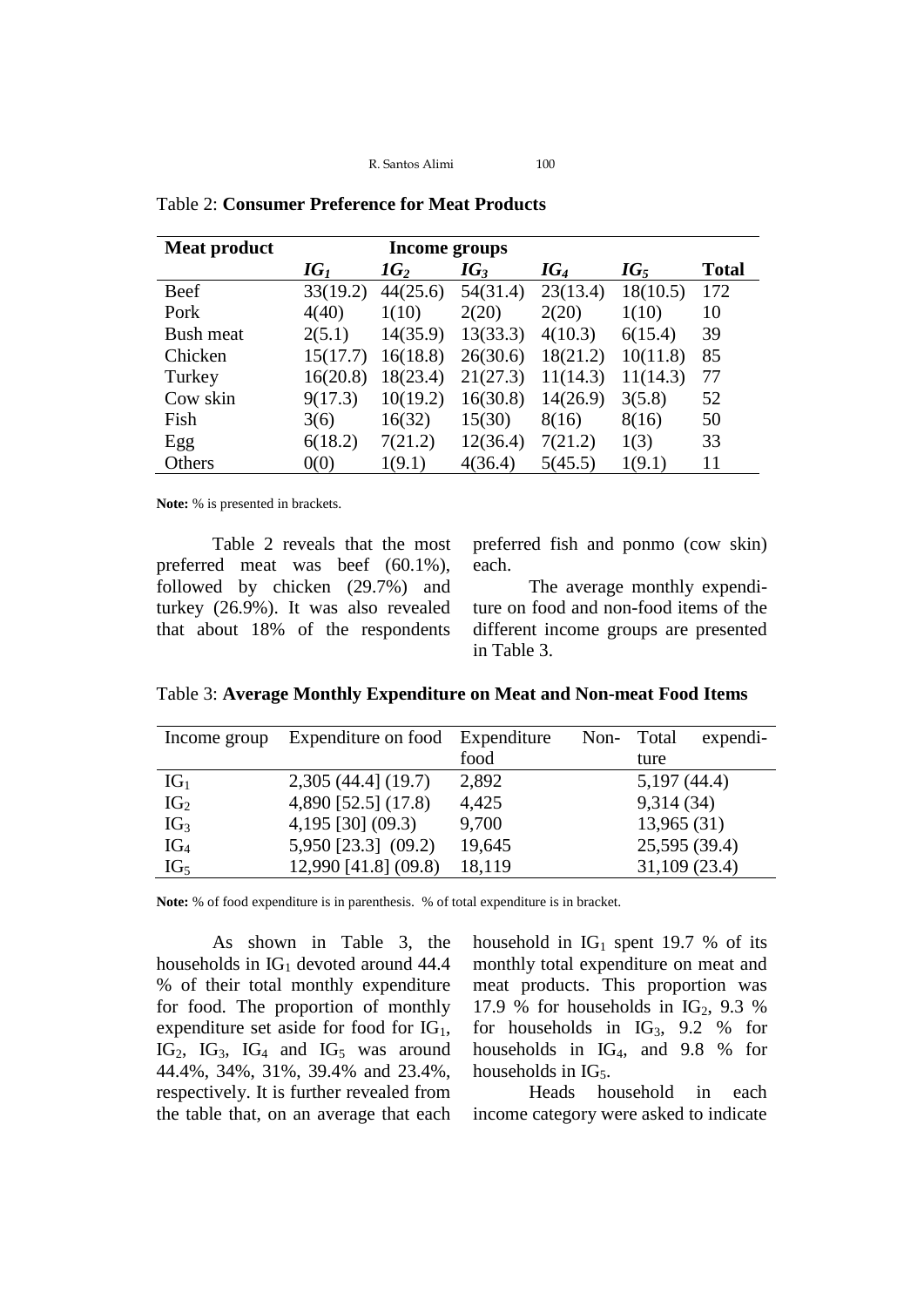how often their family consumed meat products on an 8-point response format. The results are presented in Table 4.

Table 4: **Frequency of Consumption of Meat Products by Income Groups**

| <b>Income</b>                                 | <b>Response category</b> |                 |              |              |              |              |              |         |
|-----------------------------------------------|--------------------------|-----------------|--------------|--------------|--------------|--------------|--------------|---------|
| group                                         | <b>None</b>              | Once            | <b>Twice</b> | 3            | 4            | 5            | 6            | I don't |
|                                               |                          |                 |              | <b>Times</b> | <b>Times</b> | <b>Times</b> | <b>Times</b> | know    |
| Low-                                          | 1(0.3)                   | $2(0.7)$ 7(2.3) |              | 15(5)        | 12(4)        | 16(5.3)      | 25(8.3)      | 36(12)  |
| income                                        |                          |                 |              |              |              |              |              |         |
| Middle-                                       | 20.7)                    | 1(0.3)          | 2(0.7)       | 5(1.7)       | 15(5)        | 11(3.7)      | 40(13.3)     | 57(19)  |
| income                                        |                          |                 |              |              |              |              |              |         |
| High-                                         | $\Omega$                 | 1(0.3)          | $\theta$     | 2(0.7)       | 6(2)         | 8(2.7)       | 21(7)        | 6(2)    |
| income                                        |                          |                 |              |              |              |              |              |         |
| Total                                         | 3(1.0)                   | 4(1.3)          | 9(3)         | 22(7.3)      | 33(11)       | 35(11.7)     | 86(28.7)     | 94(33)  |
| Note: % of response is presented in brackets. |                          |                 |              |              |              |              |              |         |

Finally, a log-linear model, with dependent variable in the logarithm form and the explanatory variables in the linear form, was constructed

to determine the extent to which the socio-economic variables influenced meat consumption. The results are presented in Table 5.

| <b>Variable</b>  |       | <b>Coefficient Probability</b> |
|------------------|-------|--------------------------------|
| Constant         | 7.84  | .00                            |
| Age              | 0.001 | .27                            |
| Education        | 0.008 | .03                            |
| Family size      | 0.016 | .001                           |
| Household income | 4.59  | .00                            |
| Sex              | 0.040 | -14                            |

Table 5: **Effect of Socio-economic Variables on Meat Consumption**

The results in Table 5 show that the slope coefficients of the explanatory variables represent semielasticity. To determine the sex difference in the percentage change in meat consumption expenditure, 1 was subtracted from the anti-log of the sex coefficient of 0.040 and the difference was multiplied by 100 (Gujarati & Porter, 2009). Results indicated that sex only brought about 4.08% change

in meat consumption expenditure. Whereas a unit increase in age of family head, on the average, raised meat consumption by about 0.13%.

## **DISCUSSION**

This study investigated the extent to which meat consumption was associated with socio-economic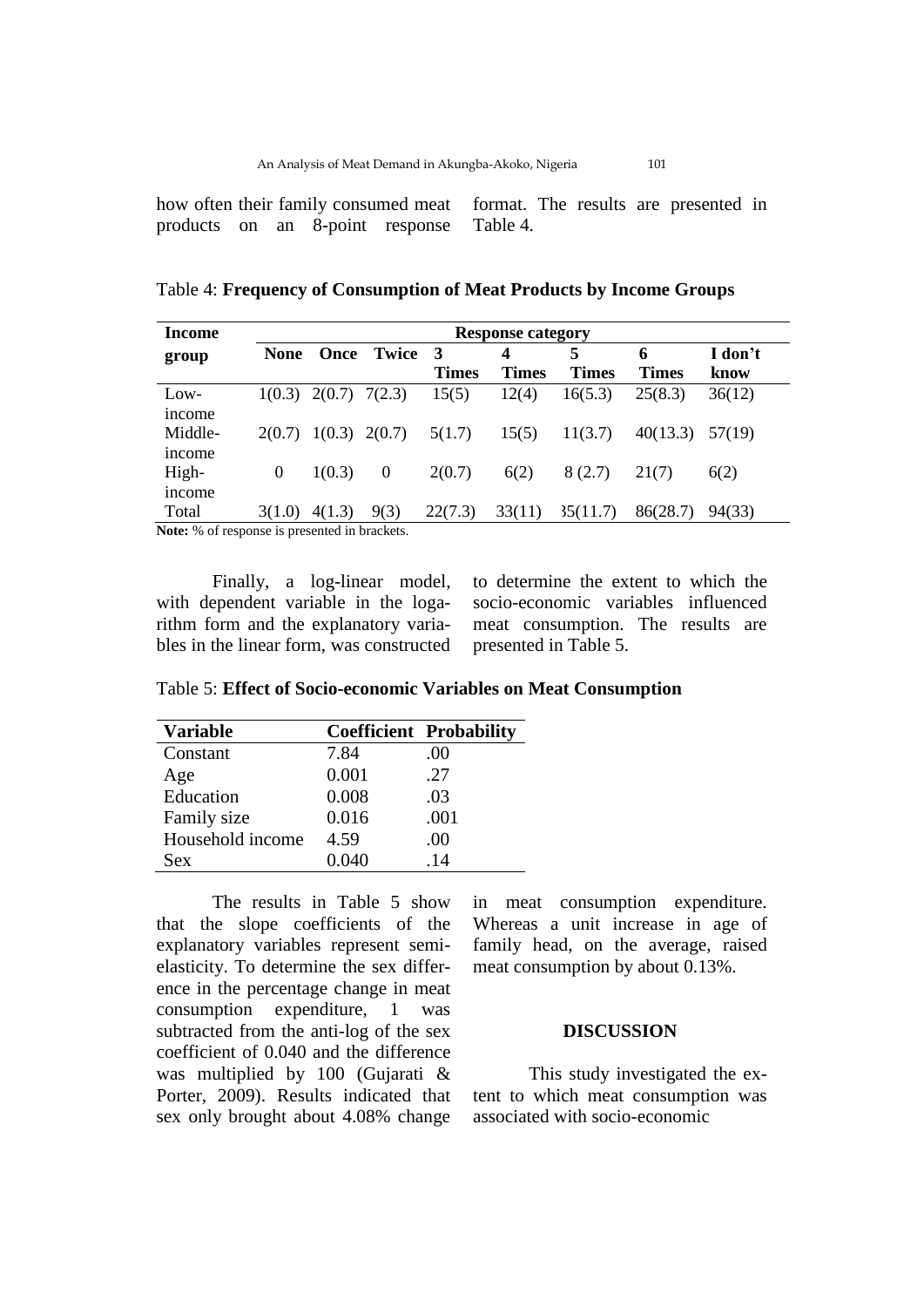R. Santos Alimi 102

factors. Result indicated that meat preference could be attributed largely to taste and habits; but less associated with socio-economic factors. So the individuals' taste was the key factor in their preference for chicken, meat or fish. In the study area, pork had low preference. This could be attributed to religious influence. It's a wellestablished fact that religious belief forbids Muslims and some Christian sects from eating pork (Odo et al., 2004; Teklebrhan, 2012). So these factors ought to be considered by the livestock planners while advocating any species for meat purpose in a given area. During the study period, average cost per kg of beef, turkey and chicken in the study area was found to be N900, N750 and N700 respectively as against fish cost of N150 per units. As beef has much market potential, followed by turkey and chicken, more emphasis should be given to their production locally.

The proportion of household food expenditure that went into meat consumption was high for both low income households and high income households compared with middle income households. The allure reason for the behaviour of the low income consumers might not unconnected with the tradition of not-eating without meat, regardless of the type of meat. Evidently, Table 4 confirmed this assertion. Twenty eight percent of the respondents consumed meat 6 times a week (only 25% were high income earners) and 33% lost count of the number of times they ate meat (about 93% were low and middle income earners).

The results on the connection between socio-economic variables and meat consumption indicated that family size, education and household income were statistically significant at 5% level. Age and sex of the household head were important factors although not statistically significant even at 10% level. The estimated coefficient household income indicated that a one thousand unit increase in income would lead to a 0.46 per cent increase in meat consumption expenditure. This finding did not support Keynes' (1936) absolute income hypothesis that income is the sole determinant of consumption.

The  $R^2$  value indicated that 51% of the variation in the amount of meat consumed could be attributed to income, age, household size, sex, and educational level. Education might have been a strong variable because it might have afforded the respondents opportunities to know meat was a good source of protein. The coefficient of household income was also positively significant. This implied that an increase in family income would translate to an increase in the quantity of meat consumed. This finding was consistent with Akinwumi et al.'s (2011) and Ikpi's (1990) results. They reported that beef and chicken were the most preferred meat in Nigeria, compared with pork. The variation could be due to availability, cost, sensory value, income level, religion and socio-cultural factors. Studies (e.g. Odo et al., 2004; Teklebrhan, 2012) have shown pork consumption was negatively influenced by religion and socio-cultural taboos.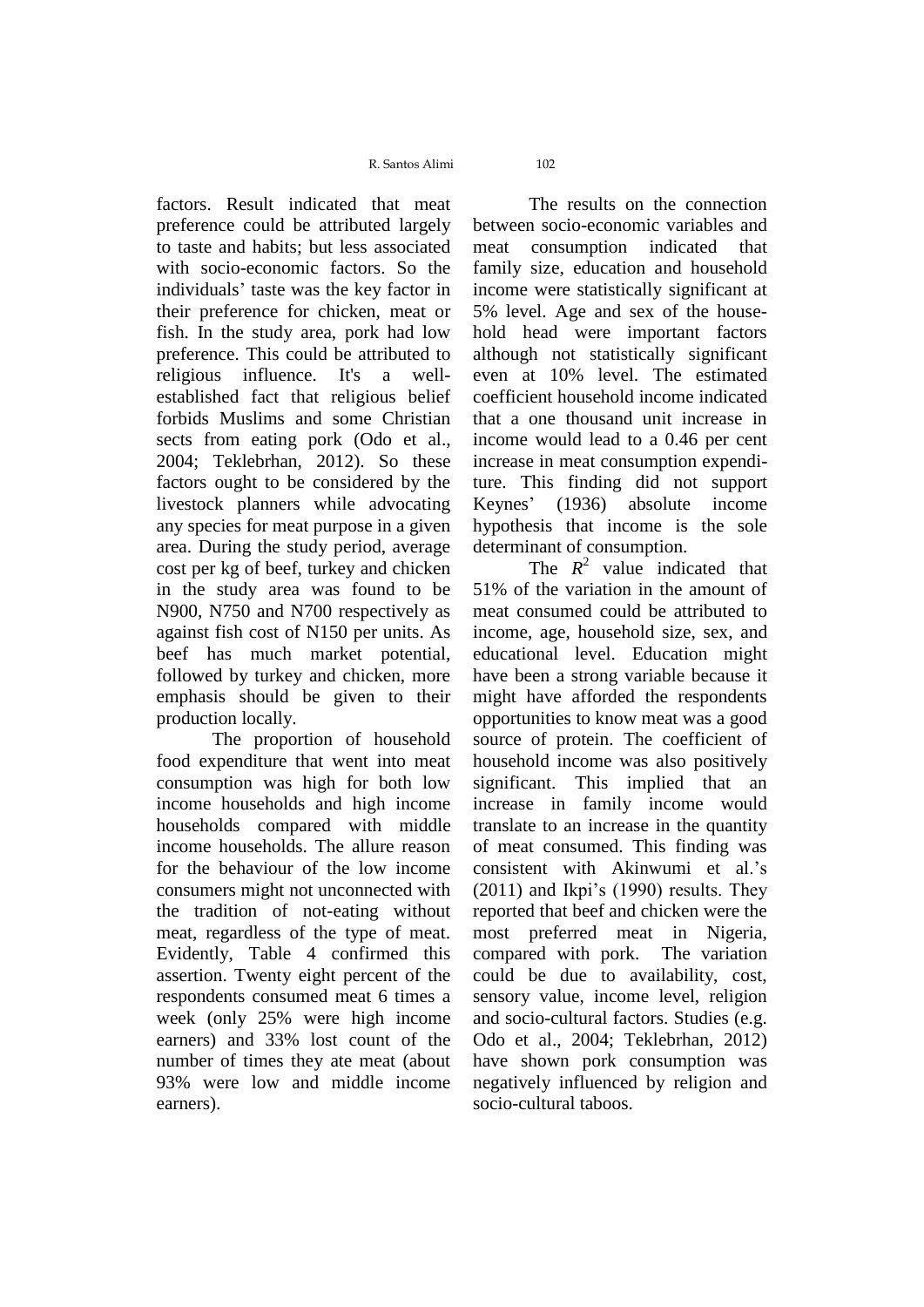### **CONCLUSION**

The present study have shown that meat consumption patterns of the people studied showed that beef was the most preferred meat, followed by chicken and turkey. The proportion of household's total expenditure that went into meat consumption was high for low income households (on average 18%) while on average of 9% for middle/high income households. The percentage of household food expenditure on meat was high for both low income households and high income households relative to middle income households. The most important factor considered by households while purchasing meat was the taste and habits, followed by nutritional value and prices. Other factors observed were freshness, tenderness and religious sentiments. Hence, in livestock farming the various determinants such as preferences, choices, sentiments that may influence the choices of meat consumers' should be considered.

This study was limited, in that it only analyzed the preference for and consumption pattern of meat types. Future study could analyze the relationship between the prices of Meat products and their respective budget share. Finally, factors like prices of meat product, price of substitutes, taste, and religious belief were some of the factors not capture in the model. Future studies should investigate the contribution of these factors in meat demand.

# **REFERENCES**

- Ademosun, A. A. (2000). Structured adjustment and the Nigerian livestock industry support in infancy. *Keynote Address Delivered at the Nigerian Society for Animal Production Conference* held at University of Agriculture, Markudi.
- Adesehinwa, A. O. K., Okunola, J. O., & Adewumi, M. K. (2004). Socio-economic characteristics of ruminant livestock farmers and their production constraints in some parts of South-western Nigeria. *Livestock Research for Rural Development, 16(8),*
- Afolabi, J. A. (2002). An Analysis of Poultry Eggs Marketing in Ondo State, Nigeria. *Proceeding of the 27th Annual Conference of the Nigerian Society for Animal Production (NSAP).*Federal University of Technology, Akure.17-224p.
- Akinwumi, A. O., Odunsi, A. A., Omojola, A. B., Aworemi, J. R., & Aderinola, A. O. (2011). Consumer perception and preference for meat type in Ogbomosho area of Oyo State, Nigeria. *International Journal of Applied Agricultural and Apicultural Research, 7(1& 2),*
- Atinmo, O., & Akinyele, O. (1983). *Nutrition and Food Policy of Nigeria*. Kuru: A National Institute for Policy and Strategic Studies.
- Central Bank of Nigeria (2011). *Annual Report & Financial Statements for the Year Ended 31st December.* Ikeja: CBN.
- Ehinmowo, A. A., & Eludoyin, O. M. (2010). The university as a nucleus for growth pole: Example from